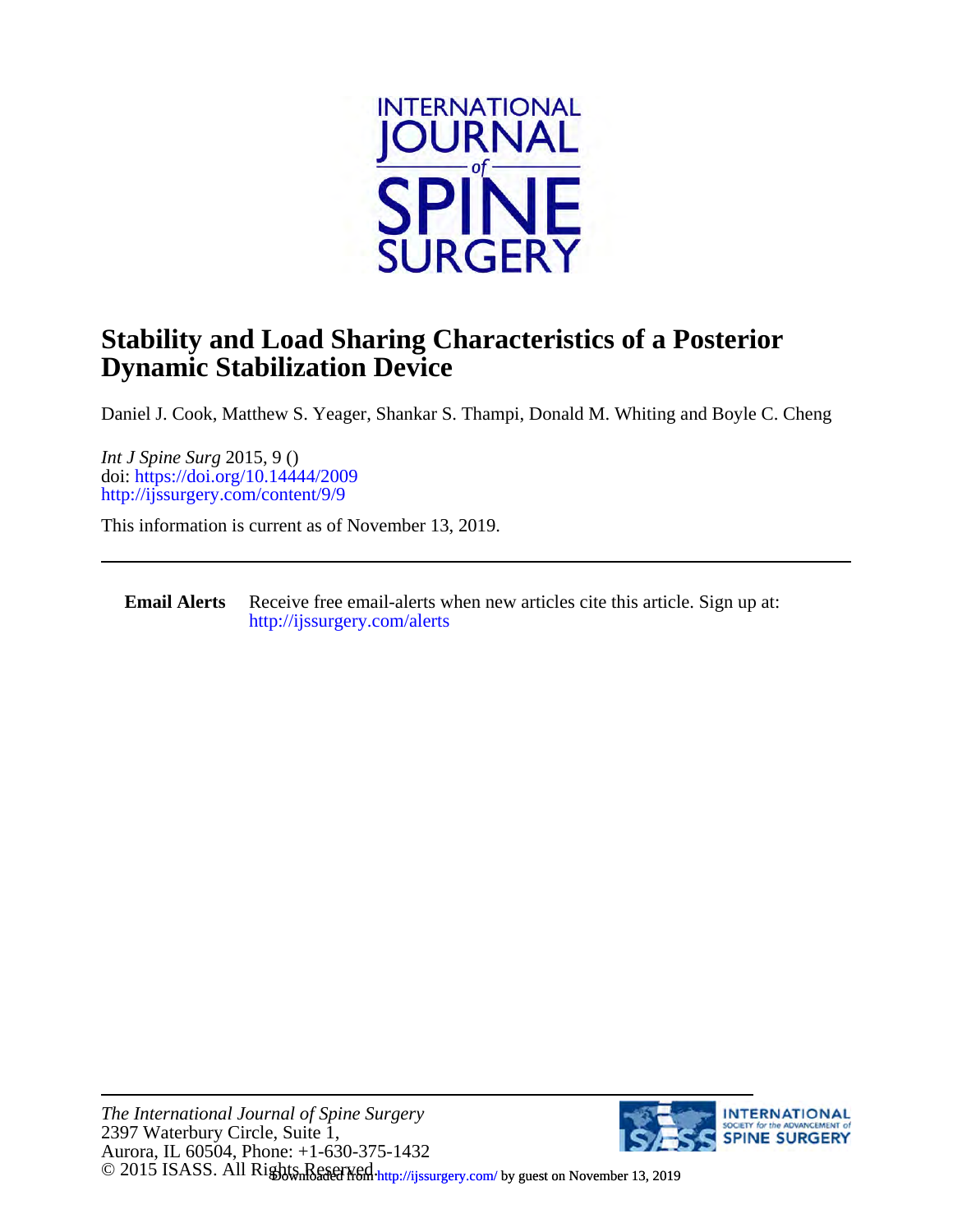# Stability and Load Sharing Characteristics of a Posterior Dynamic Stabilization Device

*Daniel J. Cook, MS,1 Matthew S. Yeager, BS,1 Shankar S. Thampi, BS,2 Donald M. Whiting, MD,1,2 Boyle C. Cheng, PhD1,2 1Allegheny Health Network, Department of Neurosurgery, Pittsburgh, PA 2Drexel University College of Medicine, Pittsburgh, PA*

# Abstract

# Background

Lumbar interbody fusion is a common treatment for a variety of spinal pathologies. It has been hypothesized that insufficient mechanical loading of the interbody graft can prevent proper fusion of the joint. The purpose of this study was to evaluate the mechanical stability and anterior column loading sharing characteristics of a posterior dynamic system compared to titanium rods in an anterior lumbar interbody fusion (ALIF) model.

#### **Methods**

Range of motion, interpedicular kinematics and interbody graft loading were measured in human cadaveric lumbar segments tested under a pure moment flexibility testing protocol.

#### **Results**

Both systems provided significant fixation compared to the intact condition and to an interbody spacer alone in flexion extension and lateral bending. No significant differences in fixation were detected between the devices. A significant decrease in graft loading was detected in flexion for the titanium rod treatment compared to spacer alone. No significant differences in graft loading were detected between the spacer alone and posterior dynamic system or between the posterior dynamic system and the titanium rod.

### **Conclusions**

The results of this study indicate that the posterior dynamic system provides similar fixation compared to that of a titanium rod, however, studies designed to evaluate the efficacy of fixation in a cadaver model may not be sufficiently powered to establish differences in load sharing using the techniques described here.

keywords: Lumbar Spine Biomechanics, posterior dynamic stabilization, Load Sharing VOLUME 9 ARTICLE 9 DOI: 10.14444/2009

### Introduction

The standard treatment for a variety of advanced degenerative spinal pathologies is arthrodesis of the affected motion segments. This often follows a procedure of direct or indirect decompression of the afflicted neural tissue. Arthrodesis, or joint fusion, is often warranted following decompression because of mechanical instability of the joint, either as a result of degenerative changes leading up to surgical intervention or due to tissue disruption caused by the decompression procedure itself. Fusion of the index level is aided by a graft material consisting of either a synthetic bone substitute or bony tissue derived from the patient (autograft) or a donor (allograft). Internal fixation devices, consisting of such implants as

screws, rods, plates and interbody spacers, have emerged as useful adjuncts to the fusion graft by providing immobilization of the joint during the fusion process.

The rate of pseudarthrosis, or the failure of successful fusion, has been reported at a variety of ranges depending on factors such as the specific pathology treated, the surgical technique, the technique used to assess the non-union, the number of levels fused and the presence of any metabolic abnormalities.<sup>1-3</sup> In an effort to reduce the rate of non-union, creating the optimal environment for bone growth, thereby expediting fusion and fostering positive clinical outcomes, has become a focus of research regarding spine surgery. The influence of exogenous substances,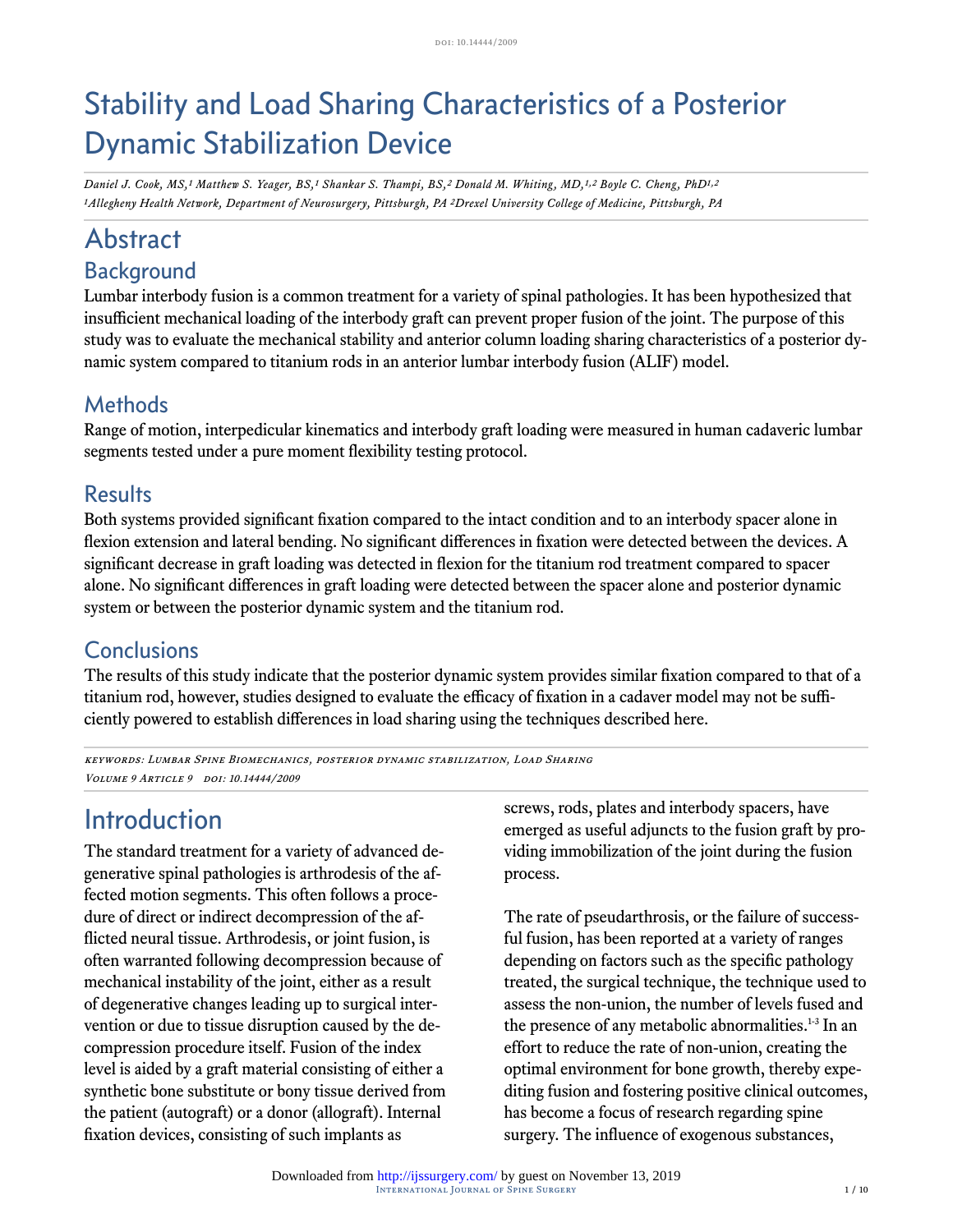such as non-steroidal anti-inflammatory drugs and nicotine, on the rate of bone growth has been well characterized,3,4 and according recommendations for care have been made standard. Recombinant human bone morphogenic proteins have been developed to accelerate bone apposition and, despite controversies surrounding complications and appropriate indications,<sup>5-7</sup> have demonstrated success in patients with comorbidities known to inhibit proper bone healing.<sup>8</sup>

Beyond mechanical joint stability and an optimal biochemical environment, it is well known that the state of mechanical stress is influential in bone metabolism.<sup>9</sup> It has been hypothesized that overly stiff adjuncts to fusion could result in states of stress within the fusion graft too low to properly facilitate arthrodesis. The elimination of this so-called stress shielding has become the design rationale for a class of internal fixators known as dynamic stabilization devices.10-12 Most devices falling within this classification have been designed as modifications to the ubiquitous pedicle screw and titanium rod constructs. The simplest modification is perhaps the introduction of polyetheretherketone (PEEK) rods of the same dimensions as the preceding titanium rods with the expectation that the more compliant material would prevent stress shielding of the graft. More complex systems have been developed consisting of compliant components, such as DYNESYS (Zimmer Spine, Minneapolis, MN) and TRANSITION (Globus Medical, Audubon, PA), and mechanical joints, such as ISOBAR (Scient'x, Guyancourt, France) and DSS (Paradigm Spine, New York, NY).

Multiple studies have been conducted using human cadaveric specimens to investigate the load sharing properties of different types of fusion implants. Freeman et al. and Rapoff et al. estimated the load sharing characteristics of various anterior cervical plates without direct measurement of implant loading.<sup>13,14</sup> Cheng et al. and Brodke et al. evaluated the load sharing characteristics of anterior cervical plates using modified interbody spacers with integrated subminiature load cells.15,16 Reidy et al. measured the load within a modified corpectomy spacer using a subminiature load cell and also measured the strain within the accompanying static and dynamic cervical plates using strain gauges.<sup>17</sup> In the lumbar spine, Yu

et al. measured anterior column load sharing with the ISOBAR posterior dynamic rod utilizing a modified transforaminal interbody spacer with an integrated subminiature load cell.<sup>10</sup> These studies were limited to measurement of axial compressive load due to their reliance on uniaxial, compression-only load cells. Cripton et al. thoroughly characterized the sixaxis load sharing properties of pedicle screw and rod constructs by placing strain gauges on the rods and measuring intradiscal pressure.<sup>18</sup> However, a fusion graft was not incorporated into the study, limiting interpretation related to interbody fusion constructs.

The load distribution within six different thoracolumbar anterior instrumentation systems was investigated by Brodke et al. using pressure sensitive film inserted between simulated vertebral bodies and corpectomy spacers, both constructed of ultra-high molecular weight polyethylene (UHMWPE).<sup>19</sup> While an inverse relationship was found between load sharing and implant stiffness, the experimental model did not accurately simulate human anatomy, but rather, relied upon a simple cylindrical geometry and the consistent material properties of a synthetic material. Similarly, Sengupta et al. showed greater load sharing in the TRANSITION system compared to polyetheretherketone (PEEK) and titanium rods in a loading condition similar to the ASTM F1717 corpectomy model utilizing UHMWPE blocks.<sup>20</sup>

In summary, there exists a considerable body of data on the distribution and magnitude of loads across a simulated interbody device placed between flat, UHMWPE blocks in conjunction with adjuncts (rods and plates) of varying stiffness. However, given the differences between human vertebrae and UHMW-PE blocks with regard to shape and material properties, this data is of limited clinical significance. On the other hand, data on load sharing within the interbody graft in cadaveric models has been limited to uniaxial compression measurements. The purpose of this study was to evaluate the mechanical stability and anterior column load sharing characteristics of the TRANSITION posterior dynamic system (PDS) compared to titanium rods in an anterior lumbar interbody fusion (ALIF) model. A specially designed interbody spacer was used in conjunction with pressure sensitive film in order to measure the load distri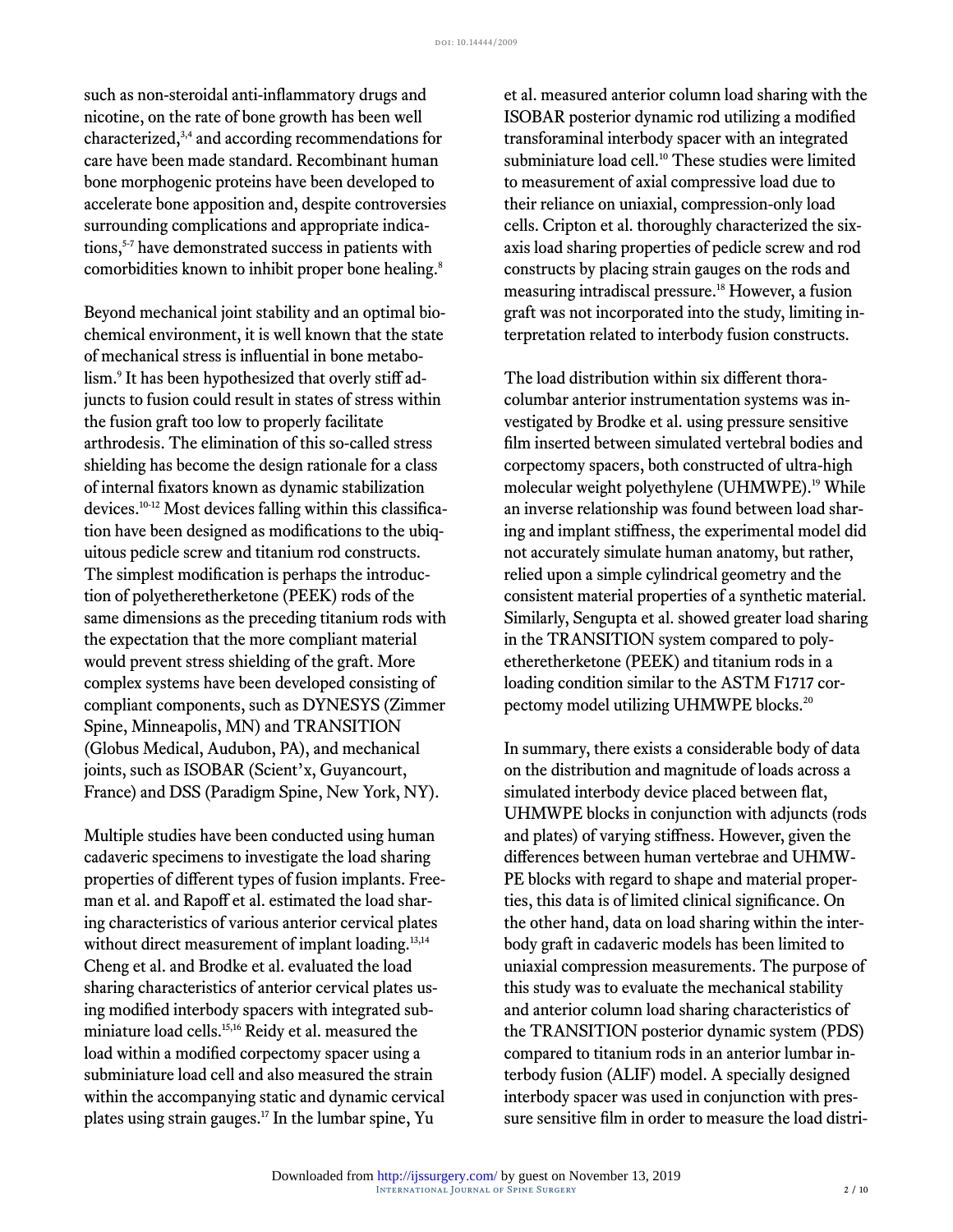bution across the graft in axial compression as well as bending modes of loading. The relative kinematics between adjacent pedicle screws was also directly monitored using an optoelectric tracking system.

#### Materials and Methods

Six fresh frozen human lumbar cadaveric specimens were stripped of all soft tissue except for the osteoligamentous structures. Each specimen was dualenergy X-ray absorptiometry scanned for bone mineral density. Four active light emitting diodes (LED) were permanently affixed to the anterior surface of each vertebra for optoelectric tracking. Table 1 lists the demographic information for each specimen. The ends of each specimen (T12 and sacrum) were dissected to fit within aluminum potting rings and then affixed to the rings with a combination of screws and potting resin (Bondo, 3M, Atlanta, GA). All specimens were stored in double sealed bags and maintained at -20°C when not in use.

Flexibility testing was conducted on each specimen in a six-degree-of-freedom spine testing apparatus (Bose, Smart Test Series, Eden Prairie, MN) under a pure moment flexibility protocol including flexion extension (FE), lateral bending (LB), axial torsion (AT) and axial compression (AC) modes of loading. All rotational modes (FE, LB, AT) consisted of sinusoidal loading to limits of ±7.5Nm at a frequency of 0.005 Hz. Axial compression testing consisted of loading to 150N at the same frequency. The three-dimensional kinematic response of each vertebra to loading was monitored using an Optotrak Certus motion capture system (Northern Digital Inc., Waterloo, ON, Canada).

| Specimen#  | Age (yr) | <b>Sex</b> | Height (in) | Weight (lb) | $BMD$ (g/cm <sup>2</sup> ) |
|------------|----------|------------|-------------|-------------|----------------------------|
| MD11122149 | 61       | F          | 63          | 230         | 0.782                      |
| MI11120709 | 64       | F          | 59          | 155         | 0.717                      |
| LA11110202 | 44       | M          | 72          | 280         | 0.855                      |
| IN12010102 | 66       | F          | 61          | 222         | 0.779                      |
| MD12021541 | 47       | М          | 68          | 140         | 0.845                      |
| MD11102771 | 64       | М          | 74          | 240         | 0.878                      |

A series of specially designed PEEK ALIF spacers was manufactured in order to allow for the measurement of anterior column loading during biomechanical testing. The typical ALIF spacer design was modified so that a single graft window was cut out of the top portion of the spacer. A PEEK plunger was machined for each implant height to fit within the graft window and to extend 2mm above the top of the body of the spacer. A slot was machined into the anterior surface of the spacer so that pressure sensitive film (I-scan, Tekscan, Boston, MA) could be inserted in order to measure the load transferred through the graft window plunger. This was done to ameliorate measurement error resulting from the use of pressure sensitive film on the uneven surfaces of typical ALIF spacers and the vertebral endplate. Casts of the upper and lower surfaces of the spacer were made from potting resin (Bondo) in order to ensure upright orientation of the spacer during calibration. Before insertion of the spacer into the interbody space for testing, a 10 kg weight was placed upon the cagefilm-cast construct for calibration using the Tekscan software (Iscan, ver. 6.02). A spacer with film inserted and implanted at L4-5 is shown in [Figure 1](#page-4-0)A. The spacer, partially removed from the interbody space following testing, is shown in [Figure 1](#page-4-0)B.

Custom clamps were also designed in order to track the head of each left-side pedicle screw during testing for each of the treatment conditions. This is shown in [Figure 2](#page-4-1) and was done to calculate the interpedicular kinematics of each treatment. Two set screws on either side of each clamp were digitized using a probe and virtually tracked relative to their respective LED for the calculation of interpedicular kinematics. Pedicle screws were implanted prior to testing of the Intact condition so that interpedicular kinematics could be measured in the same manner for all treatment conditions.

Surgical treatment conditions were carried out in the following order with flexibility testing, as described above, conducted following each treatment:

1. Intact segment with pedicle screws at L4-5 (Intact

2. ALIF with PDS at L4-5 (PDS)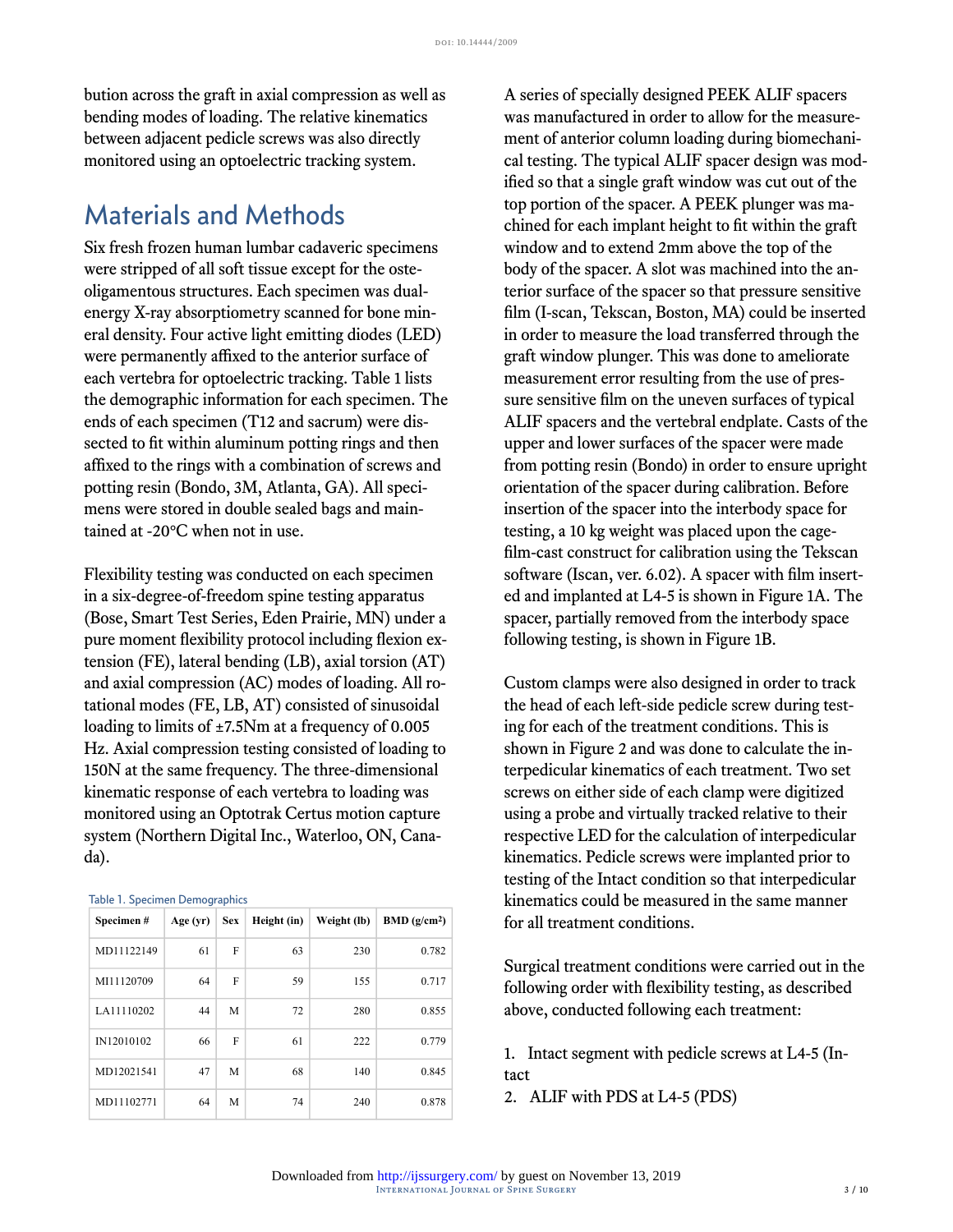3. ALIF with titanium rod at L4-5 (Titanium)

- 4. ALIF without supplemental fixation (Spacer On-
- ly)



Fig. 1. A - ALIF Spacer with Tekscan Inserted into Lumbar Segment. B - ALIF Spacer with Tekscan Partially Removed from Interbody Space to Illustrate Design.

<span id="page-4-1"></span><span id="page-4-0"></span>

Fig. 2. Tracking Fixtures Affixed to Pedicle Screws During Testing of PDS. Fig. 3. PDS Device (left) and 5.5 mm Titanium Rod (right).

The PDS device tested, shown in [Figure 3](#page-4-1) to the left of a 5.5 mm titanium rod used in the study, consists of two polycarbonate urethane spacers surrounding a polyethylene terephthalate cord on titanium spools which are placed between adjacent pedicle screws. The device is designed to allow for small changes in interpedicular travel (IPT) during flexion and extension motion.<sup>20</sup>

Range of motion (ROM) was calculated as the range (maximum-minimum) of the Euler angle corresponding to each bending and torsion mode of loading (FE, LB, AT) and as axial displacement for AC during the third cycle of flexibility testing. IPT and interpedicular displacement (ID), which quantify the magnitude of motion between adjacent pedicle screws throughout the range of movement, were calculated by a method previously described.<sup>21</sup> The total compressive force exerted on the film (Axial Graft Loading), and the Center of Force (COF), were exported from the Tekscan data recording software for each test conducted. These two values were used to calculate bending moments (FE and LB) transmitted through the graft at all testing time points. These moments

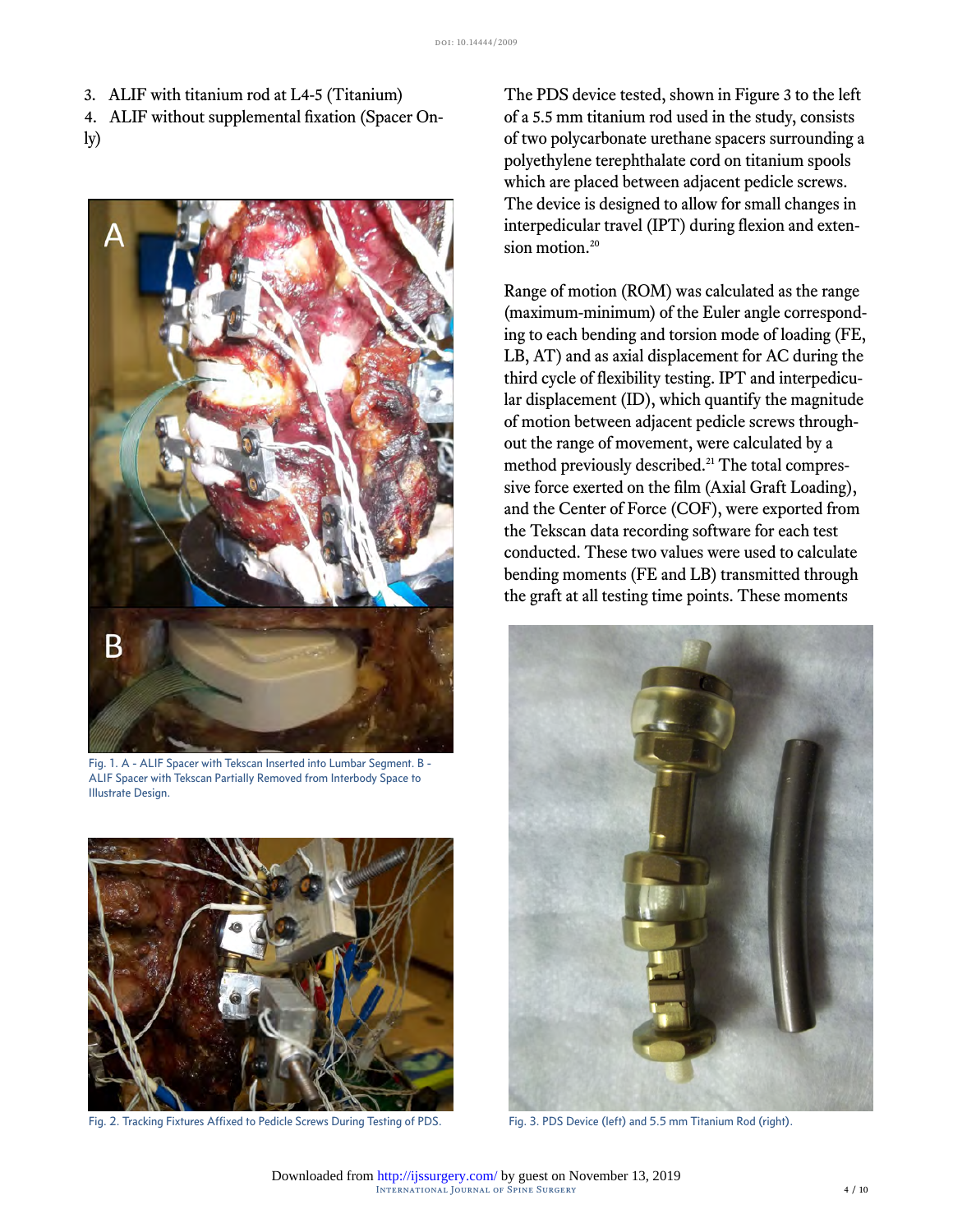were calculated as the product of the total force magnitude (F) and the respective coordinates of the COF  $(D_x$  and  $D_y$ ) with respect to the center of the film sensor as described in the following equations and in [Figure 4.](#page-5-0)

### Statistical Methods

A one-way, mixed-effects analysis of variance (ANO-VA) with Bonferroni-corrected *post hoc* pairwise comparison was conducted for each of the outcome measures described. All statistical analysis was conducted in SPSS (IBM, Armonk, New York).

#### Results

#### ROM

<span id="page-5-1"></span>A significant reduction in FE ROM was detected for all treated conditions with respect to Intact (p≤0.032) and for PDS and Titanium with respect to Spacer Only (p<0.001). A significant reduction in LB ROM was detected for both PDS and Titanium with respect to Intact (p≤0.001) and for PDS and Titanium with respect to Spacer Only  $(p<0.001)$ . A statistically significant increase in AT ROM was detected for the Spacer Only treatment with respect to Titanium (p=0.001). A statistically significant decrease in AC ROM was detected for each instrumented treatment condition with respect to Intact (p<0.040). No significant differences in FE, LB, AT or AC ROM were detected between the PDS and Titanium treatments. These results are displayed in [Figure 5](#page-5-1) and shown in Table 2.



<span id="page-5-0"></span>Fig. 4. Bending Moment Calculations.

#### IPT

A significant reduction in IPT was detected during FE for PDS and Titanium with respect to the Intact condition ( $p=0.005$  and 0.027 respectively). A significant reduction in IPT was detected during LB for PDS and Titanium with respect to the Intact condition (p=0.036 and 0.015 respectively). A significant increase in IPT was detected for the Spacer Only treatment with respect to Titanium during LB (p=0.005). A significant increase in IPT was detected during AT for the Spacer Only treatment with respect to both Intact and Titanium (p=0.049 and 0.026 respectively). A significant reduction in IPT



Fig. 5. ROM Summary ( $*$  = Significantly Different Compared to Intact;  $\dagger$  = Significantly Different Compared to Spacer Only).

|                               |      | Intact | <b>TRANSITION</b> | <b>Titanium</b> | <b>Spacer</b><br>Only |
|-------------------------------|------|--------|-------------------|-----------------|-----------------------|
| <b>Axial Compres-</b>         | mean | 0.35   | 0.06              | 0.07            | 0.18                  |
| sion (mm)                     | std  | 0.13   | 0.03              | 0.02            | 0.13                  |
|                               |      |        |                   |                 |                       |
| <b>Flexion Exten-</b>         | mean | 10.38  | 2.12              | 1.73            | 8.22                  |
| sion $(°)$                    | std  | 1.95   | 0.69              | 0.63            | 1.49                  |
|                               |      |        |                   |                 |                       |
| <b>Lateral Bending</b><br>(°) | mean | 8.31   | 2.71              | 1.65            | 8.17                  |
|                               | std  | 1.39   | 0.97              | 0.58            | 3.36                  |
|                               |      |        |                   |                 |                       |
| Axial Torsion (°)             | mean | 3.81   | 4.24              | 1.68            | 7.00                  |
|                               | std  | 1.94   | 2.04              | 0.65            | 3.11                  |

#### Table 2. ROM Summary Table.

International Journal of Spine Surgery 5 / 10 Downloaded from<http://ijssurgery.com/>by guest on November 13, 2019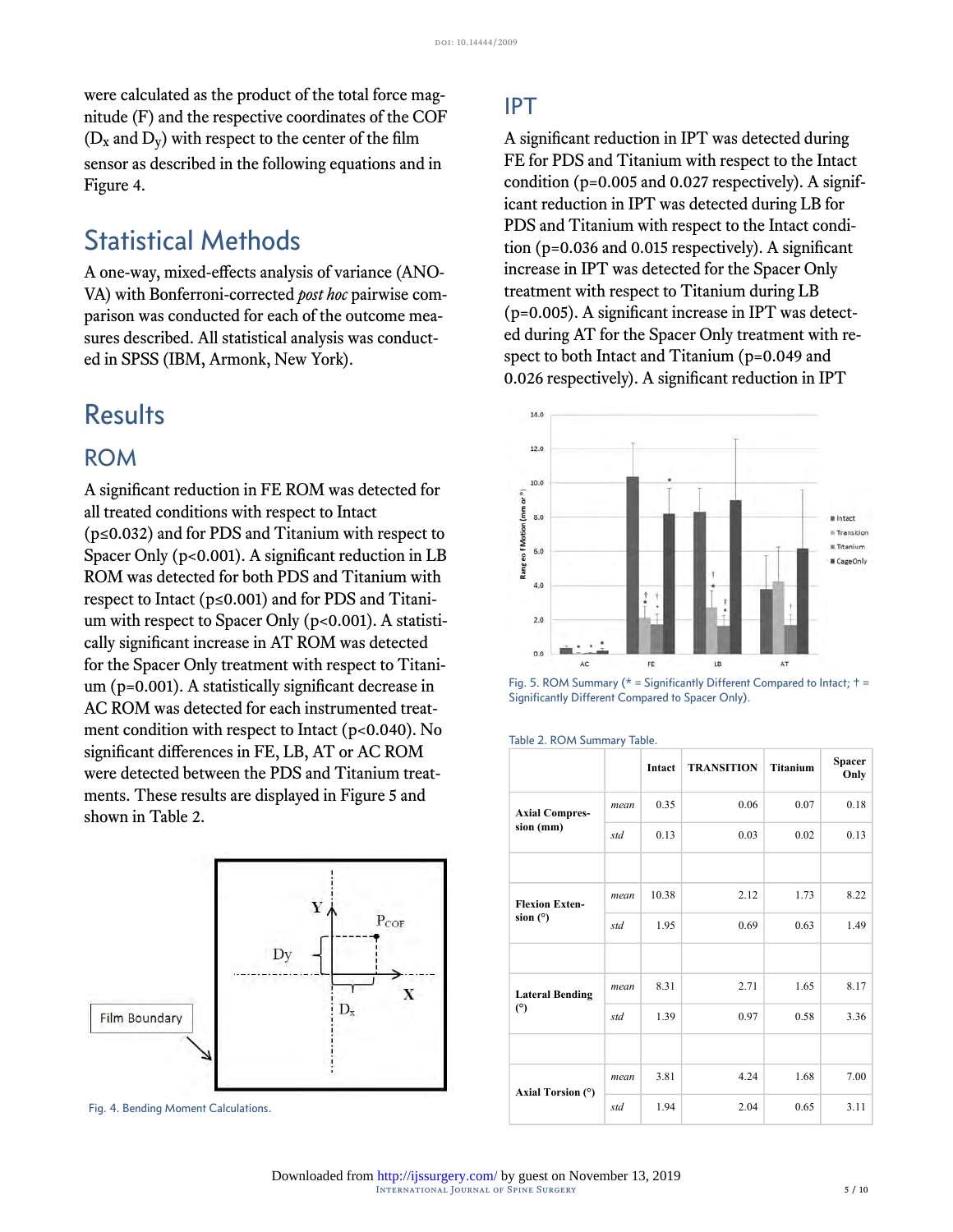was detected during AC for PDS with respect to the Intact condition (p=0.028). No significant differences in FE, LB, AT or AC IPT were detected between the PDS and Titanium treatments. IPT results are summarized in Table 3.

#### ID

A significant reduction in FE ID was detected for all treated conditions with respect to Intact ( $p \le 0.012$ ) and for PDS and Titanium with respect to Spacer Only (p<0.001). A significant reduction in LB ID was detected for PDS and Titanium with respect to Intact ( $p \le 0.001$ ) and Spacer Only ( $p \le 0.001$ ). A significant increase in AT ID was detected for the Spacer Only treatment with respect to all others ( $p \le 0.012$ ). A significant reduction in AC ID was detected for PDS and Titanium with respect to Intact ( $p \le 0.006$ ) and Spacer Only (p≤0.012). No significant differences in FE, LB, AT or AC ID were detected between the PDS and Titanium treatments. ID results are summarized in Table 4.

#### Graft Loading

The load distribution during peak flexion and peak extension across the pressure sensitive film for a representative sample of the test specimens is shown for each treatment in [Figure 6.](#page-7-0) Regions of higher pressure are denoted in red, while blue represents regions

Table 3. IPT Summary Table.

|                        |      | Intact | <b>TRANSITION</b> | <b>Titanium</b> | <b>Spacer</b><br>Only |
|------------------------|------|--------|-------------------|-----------------|-----------------------|
| <b>Axial Compres-</b>  | mean | 1.16   | 0.68              | 0.67            | 1.07                  |
| sion (mm)              | std  | 0.27   | 0.52              | 0.39            | 0.49                  |
|                        |      |        |                   |                 |                       |
| <b>Flexion Exten-</b>  | mean | 8.04   | 5.32              | 5.23            | 6.70                  |
| sion (mm)              | std  | 2.05   | 2.43              | 2.73            | 2.00                  |
|                        |      |        |                   |                 |                       |
| <b>Lateral Bending</b> | mean | 8.81   | 7.40              | 6.61            | 7.90                  |
| (mm)                   | std  | 2.85   | 2.45              | 2.33            | 2.36                  |
|                        |      |        |                   |                 |                       |
| <b>Axial Torsion</b>   | mean | 3.90   | 6.05              | 4.49            | 6.93                  |
| (mm)                   | std  | 1.74   | 2.40              | 0.90            | 3.07                  |

of lower pressure. As expected there was considerably greater graft loading during flexion than during extension, though no statistical comparisons were made between loading conditions. Further, there was an anticipated trend for greater total axial graft loading for the Spacer Only condition compared to both Titanium and PDS and for greater loading in PDS compared to Titanium. However, only the comparison between Spacer Only and Titanium was statistically significant during Flexion (p=0.002) and Left Bending (p=0.046). An unexpected significant increase in axial graft loading was detected for the Titanium treatment compared to Spacer Only in Right Bending (p=0.009). These significant differences are denoted in [Figure 7](#page-7-1) along with the mean and standard deviation across specimens for Axial Graft Loading in all peak loading conditions.

No significant differences were found in FE moment graft loading between any treatment conditions at any peak loading condition as shown in [Figure 8](#page-7-2). A significant increase in LB moment graft loading was detected at peak Left Bending for the Spacer Only treatment with respect to Titanium (p=0.009). A significant increase in LB moment graft loading was detected at peak Right AT for the Spacer Only treatment with respect to Titanium (p=0.042). These differences are illustrated in [Figure 9](#page-7-3).

#### Table 4. ID Summary Table

|                                    |      | Intact | <b>TRANSITION®</b> | <b>Titanium</b> | Spacer<br>Only |
|------------------------------------|------|--------|--------------------|-----------------|----------------|
| <b>Axial Compres-</b>              | mean | 0.96   | 0.03               | 0.03            | 0.85           |
| sion (mm)                          | std  | 0.29   | 0.02               | 0.02            | 0.54           |
|                                    |      |        |                    |                 |                |
| <b>Flexion Exten-</b><br>sion (mm) | mean | 7.54   | 0.14               | 0.04            | 5.61           |
|                                    | std  | 1.54   | 0.04               | 0.03            | 1.06           |
|                                    |      |        |                    |                 |                |
| <b>Lateral Bending</b><br>(mm)     | mean | 4.72   | 0.23               | 0.08            | 4.62           |
|                                    | std  | 1.28   | 0.13               | 0.05            | 1.53           |
|                                    |      |        |                    |                 |                |
| <b>Axial Torsion</b><br>(mm)       | mean | 0.73   | 0.15               | 0.14            | 2.25           |
|                                    | std  | 0.64   | 0.07               | 0.09            | 1.32           |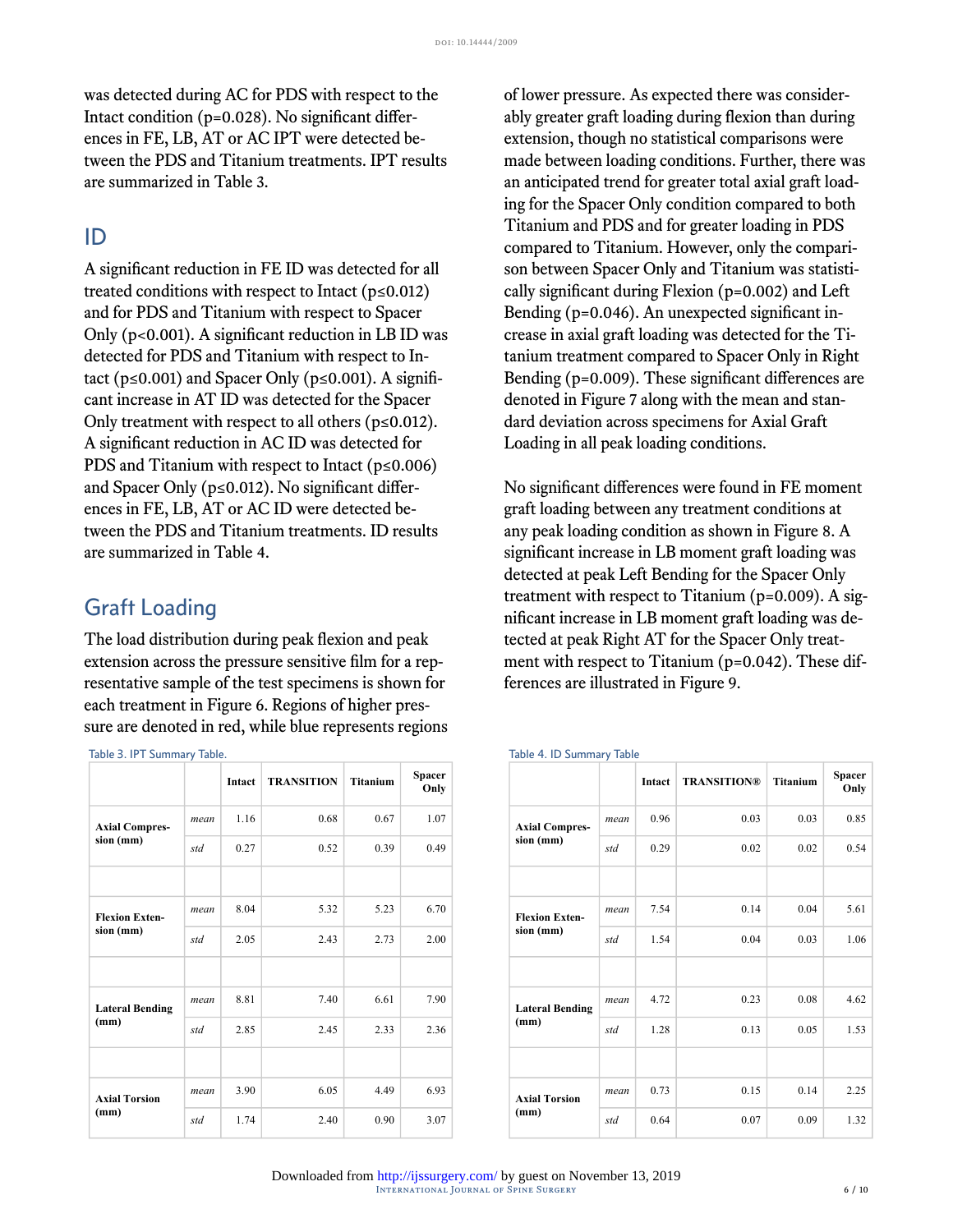### **Discussion**

Both forms of interpedicular stabilization investigated in this study contributed to a significant reduction in FE and LB ROM when used in conjunction with an ALIF spacer, compared to the Intact condition and the Spacer Only treatment condition. Only the titanium rod provided any statistically significant stabilization in AT ROM. Similar findings were made in IPT and ID when directly measured from the pedicle screw heads. Given the differential in rod designs, es-



<span id="page-7-0"></span>Fig. 6. Representative Sample Pressure Distribution at Peak Flexion and Peak Extension (Red regions correspond to greater pressure on the film. The y-axis is oriented anteriorly and the x-axis is oriented to the right.)



<span id="page-7-1"></span>Fig. 7. Axial Compressive Load († = Significantly Different Compared to Spacer Only).



<span id="page-7-3"></span><span id="page-7-2"></span>Fig. 8. Flexion Extension Moment Graft Loading.

pecially with regard to axial stiffness, the lack of any significant differences between the two in ID during FE and LB is somewhat surprising. However, the mean FE ID for PDS and Titanium (0.14 and 0.04 mm respectively) are comparable to the reported accuracy of the Optotrak system used in this study and are drastically smaller than Intact ID (7.54 mm). This finding suggests that in order to measure a differential effect between these two treatment conditions, that a more accurate measurement system or a greater sample size may be required. Overall, no significant differences in kinematics were found between the PDS and Titanium rod treatment conditions, indicating that both devices are similarly suited, biomechanically, for the primary design intent of fixating adjacent lumbar vertebrae.

On the contrary, in a study of a device with similar design characteristics to the PDS device used in the current study, Lazaro et al. found significantly greater LB and AT ROM in the flexible rod compared to a titanium rod.<sup>22</sup> However, it is critical to note that this study investigated both implants as stand-alone devices with no interbody spacer, constituting a motion-preserving construct which is a commonly referenced configuration for this class of devices.23-25 Since the current study was designed to elucidate differences in fixation and load sharing of the two devices used in an adjunct-to-fusion model, no evaluation of the devices as stand-alone fixation was conducted. Thus no conclusions regarding their relative performance in the absence of an interbody spacer can be drawn. The stabilizing effect of the interbody spacer may explain, in part, the absence of any significant kinematic differences between the constructs.



Fig. 9. Lateral Bending Moment Graft Loading († = Significantly Different Compared to Spacer Only).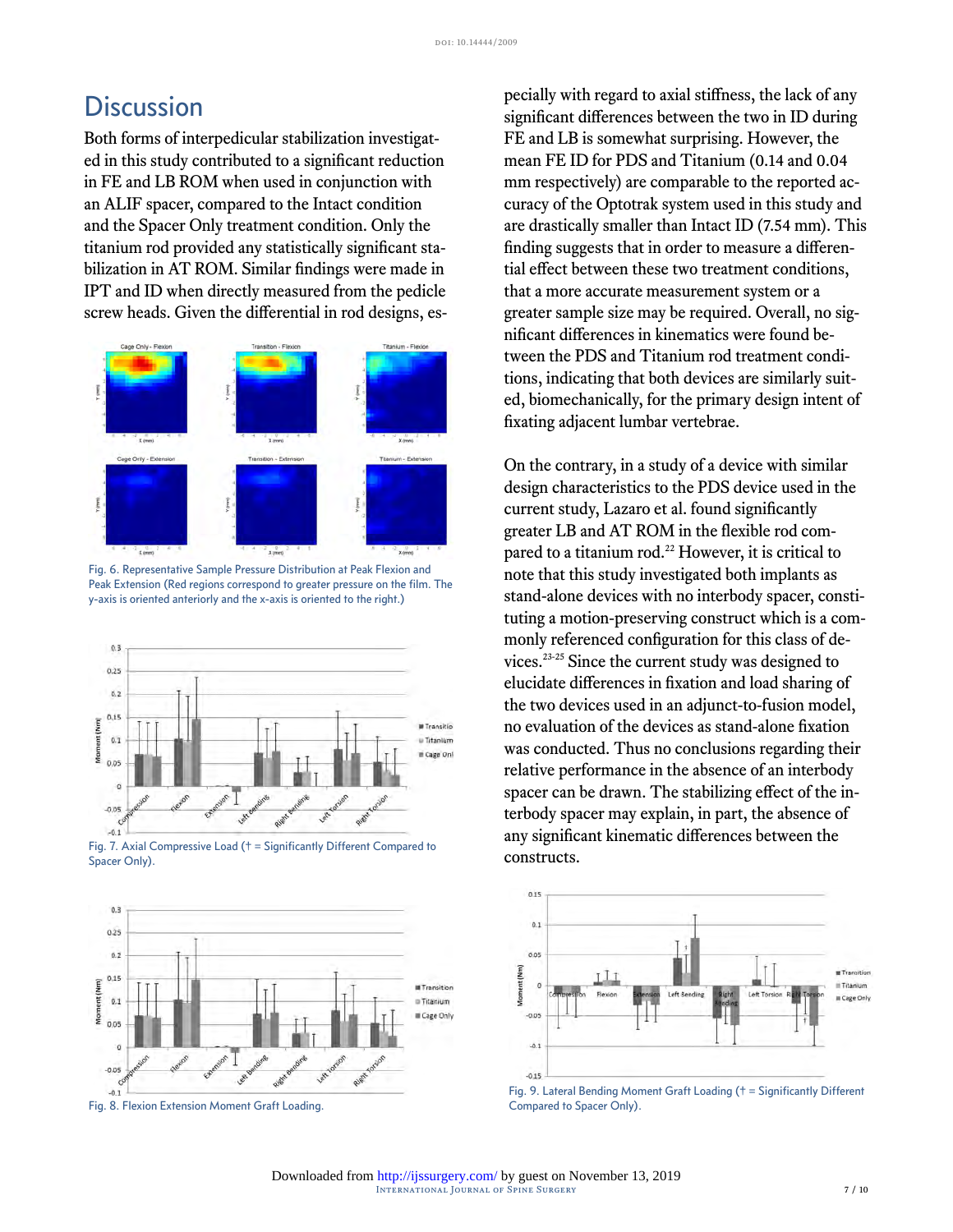While several *in vitro* biomechanical studies have been published investigating the stability of posterior dynamic devices 26-30, few have investigated their load sharing characteristics in an interbody fusion model. Studies have investigated the influence of posterior dynamic implants on intradiscal pressure at the index level, however these results are difficult to compare to the current study since the technique of measurement is different and the devices were tested in a non-fusion model.<sup>31-33</sup> Also, the load sharing characteristics of the devices tested in this study and ones like them have been evaluated in simplified synthetic models.<sup>20</sup> The authors have sought in this study to evaluate the load distribution through an interbody spacer using integrated, pressure-sensitive film in a lumbar human cadaveric model. Significant decreases in graft loading were found for the Titanium rod compared to the Spacer Only treatment condition in flexion, but no significant differences were found between PDS and Spacer Only or between the two rods.

This study suffers from limitations inherent in all cadaveric biomechanical tests. The scarcity and expense of cadaveric tissue imposes sample size limitations that hamper statistical power for any but very large effects. Further, the pure moment flexibility protocol represents a simplified loading regimen that may not strictly simulate the physiologic loading environment. There were also limitations with respect to the design of the modified ALIF spacer. In an attempt to mitigate error associated with pressure sensitive film measurement between dissimilar surfaces, the spacer was modified so that pressure measurements could be made between machined surfaces of the same material. However, pressure measurement across the entire cross-section of the spacer was not possible because there would have been nothing to limit shearing dissociation between the two halves of the implant. This required a trade-off in that only the pressure across the modified graft window was measured. Future work should focus on improving the design of the spacer used to measure anterior column loading. Surface serrations similar to those used clinically should be included to prevent device migration. Alternative techniques for load measurement, such as strain gauges, should be considered in order to overcome the limitations associated with pressure

sensitive film.

### **Conclusions**

The load sharing and kinematic effects of a posterior dynamic stabilization system were compared to that of a titanium rod. Both systems provided statistically significant fixation in FE and LB compared to the Intact condition. No significant differences were found between the two fixation systems used in conjunction with an ALIF spacer. A significant decrease in the total load transferred through the graft was measured for the Titanium rod construct compared to Spacer Only in peak flexion and left LB. Similarly, a significant decrease in bending moment transferred through the graft was measured in peak left LB and peak right AT for the Titanium rod compared to Spacer Only. No such differences were detected for the PDS system.

### References

1. Steinmann JC, Herkowitz HN. Pseudarthrosis of the spine. *Clin Orthop Relat Res.* Nov 1992(284):80-90.

2. [Brantigan JW. Pseudarthrosis rate after allograft](http://dx.doi.org/10.1097/00007632-199405310-00014) [posterior lumbar interbody fusion with pedicle screw](http://dx.doi.org/10.1097/00007632-199405310-00014) and plate fixation. *[Spine \(Phila Pa 1976\).](http://dx.doi.org/10.1097/00007632-199405310-00014)* Jun 1 [1994;19\(11\):1271-1279; discussion 1280.](http://dx.doi.org/10.1097/00007632-199405310-00014)

3. Thaller J, Walker M, Kline AJ, Anderson DG. The effect of nonsteroidal anti-inflammatory agents on spinal fusion. *Orthopedics.* Mar 2005;28(3):299-303; quiz 304-295.

4. [Silcox DH, 3rd, Daftari T, Boden SD, Schiman](http://dx.doi.org/10.1097/00007632-199507150-00001)[dle JH, Hutton WC, Whitesides TE, Jr. The effect of](http://dx.doi.org/10.1097/00007632-199507150-00001) [nicotine on spinal fusion.](http://dx.doi.org/10.1097/00007632-199507150-00001) *Spine (Phila Pa 1976).* Jul 15 [1995;20\(14\):1549-1553.](http://dx.doi.org/10.1097/00007632-199507150-00001)

5. [Vaccaro AR, Patel T, Fischgrund J, et al. A pilot](http://dx.doi.org/10.1097/01.brs.0000137062.79201.98) [study evaluating the safety and efficacy of OP-1 Putty](http://dx.doi.org/10.1097/01.brs.0000137062.79201.98) [\(rhBMP-7\) as a replacement for iliac crest autograft](http://dx.doi.org/10.1097/01.brs.0000137062.79201.98) [in posterolateral lumbar arthrodesis for degenerative](http://dx.doi.org/10.1097/01.brs.0000137062.79201.98) spondylolisthesis. *[Spine \(Phila Pa 1976\).](http://dx.doi.org/10.1097/01.brs.0000137062.79201.98)* Sep 1 [2004;29\(17\):1885-1892.](http://dx.doi.org/10.1097/01.brs.0000137062.79201.98)

6. [Carragee EJ, Baker RM, Benzel EC, et al. A bio](http://dx.doi.org/10.1016/j.spinee.2012.11.002)[logic without guidelines: the YODA project and the](http://dx.doi.org/10.1016/j.spinee.2012.11.002) [future of bone morphogenetic protein-2 research.](http://dx.doi.org/10.1016/j.spinee.2012.11.002) *Spine J.* [Oct;12\(10\):877-880.](http://dx.doi.org/10.1016/j.spinee.2012.11.002)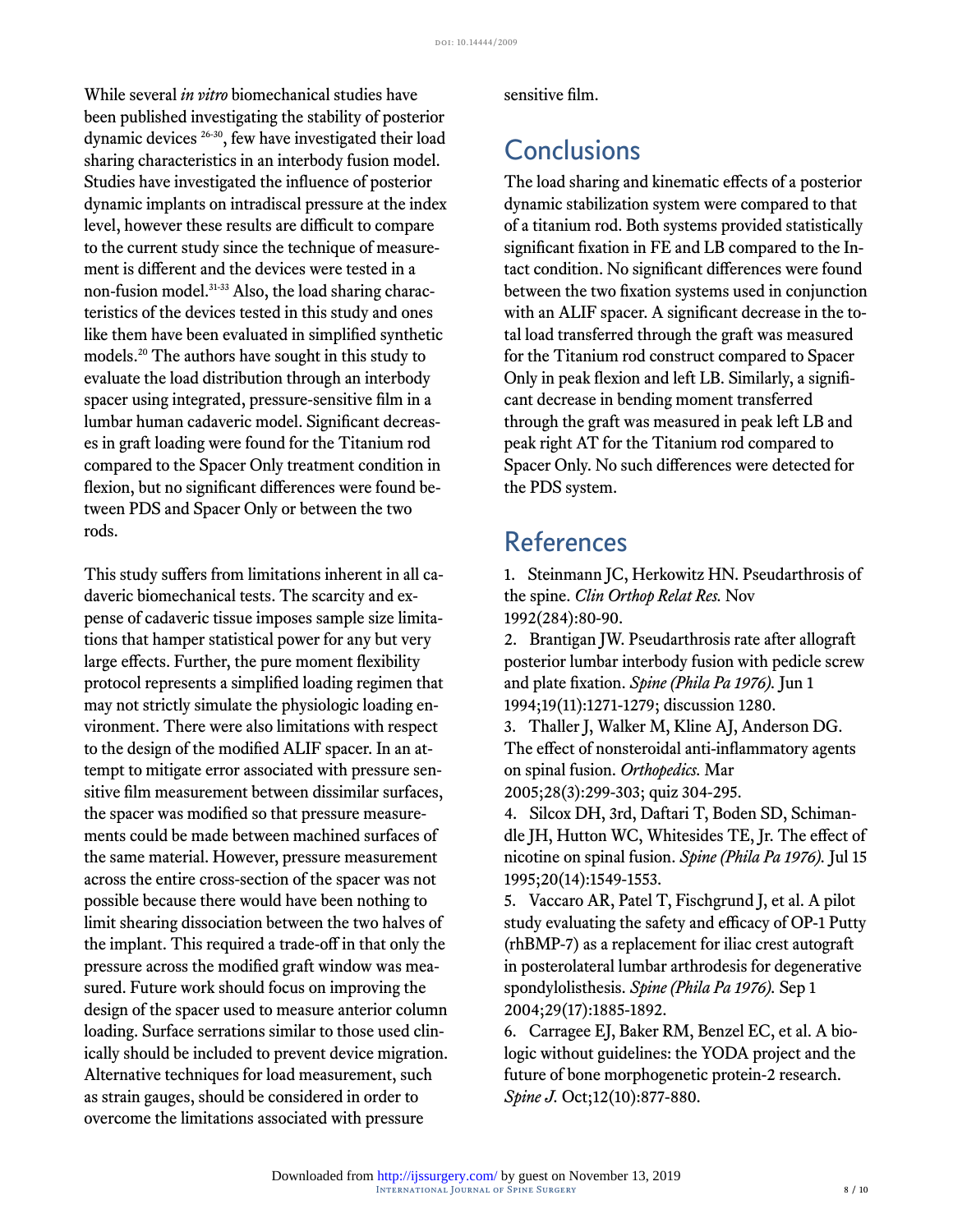7. [Woo EJ. Recombinant human bone morphogenet](http://dx.doi.org/10.1016/j.spinee.2012.09.052)[ic protein-2: adverse events reported to the Manufac](http://dx.doi.org/10.1016/j.spinee.2012.09.052)[turer and User Facility Device Experience database.](http://dx.doi.org/10.1016/j.spinee.2012.09.052) *Spine J.* [Oct;12\(10\):894-899.](http://dx.doi.org/10.1016/j.spinee.2012.09.052)

8. [O'Shaughnessy BA, Kuklo TR, Ondra SL. Surgi](http://dx.doi.org/10.1097/brs.0b013e3181657ee3)[cal treatment of vertebral osteomyelitis with recom](http://dx.doi.org/10.1097/brs.0b013e3181657ee3)[binant human bone morphogenetic protein-2.](http://dx.doi.org/10.1097/brs.0b013e3181657ee3) *Spine (Phila Pa 1976).* [Mar 1 2008;33\(5\):E132-139.](http://dx.doi.org/10.1097/brs.0b013e3181657ee3)

9. Mow VC, Huiskers R. *Basic Orthopaedic Biomechanics And Mechanobiology*: Lippincott Williams & Wilkins; 2005.

10. Yu AK, Siegfried CM, Chew B, et al. Biomechanics of Posterior Dynamic Fusion Systems in the Lumbar Spine: Implications For Stabilization with Improved Arthrodesis. *J Spinal Disord Tech.* Oct 10. 11. [Wilke HJ, Heuer F, Schmidt H. Prospective de](http://dx.doi.org/10.1097/brs.0b013e3181920e9c)[sign delineation and subsequent in vitro evaluation of](http://dx.doi.org/10.1097/brs.0b013e3181920e9c) [a new posterior dynamic stabilization system.](http://dx.doi.org/10.1097/brs.0b013e3181920e9c) *Spine (Phila Pa 1976).* [Feb 1 2009;34\(3\):255-261.](http://dx.doi.org/10.1097/brs.0b013e3181920e9c)

12. [Bono CM, Kadaba M, Vaccaro AR. Posterior](http://dx.doi.org/10.1097/bsd.0b013e31817c6489) [pedicle fixation-based dynamic stabilization devices](http://dx.doi.org/10.1097/bsd.0b013e31817c6489) [for the treatment of degenerative diseases of the lum](http://dx.doi.org/10.1097/bsd.0b013e31817c6489)bar spine. *[J Spinal Disord Tech.](http://dx.doi.org/10.1097/bsd.0b013e31817c6489)* Jul [2009;22\(5\):376-383.](http://dx.doi.org/10.1097/bsd.0b013e31817c6489)

13. [Freeman AL, Derincek A, Beaubien BP, Butter](http://dx.doi.org/10.1097/01.bsd.0000211228.81930.c9)[mann GR, Lew WD, Wood KB. In vitro comparison](http://dx.doi.org/10.1097/01.bsd.0000211228.81930.c9) [of bioresorbable and titanium anterior cervical plates](http://dx.doi.org/10.1097/01.bsd.0000211228.81930.c9) [in the immediate postoperative condition.](http://dx.doi.org/10.1097/01.bsd.0000211228.81930.c9) *J Spinal Disord Tech.* [Dec 2006;19\(8\):577-583.](http://dx.doi.org/10.1097/01.bsd.0000211228.81930.c9)

14. [Rapoff AJ, Conrad BP, Johnson WM, Cordista](http://dx.doi.org/10.1097/01.brs.0000099387.37393.3f) [A, Rechtine GR. Load sharing in Premier and Zephir](http://dx.doi.org/10.1097/01.brs.0000099387.37393.3f) [anterior cervical plates.](http://dx.doi.org/10.1097/01.brs.0000099387.37393.3f) *Spine (Phila Pa 1976).* Dec 15 [2003;28\(24\):2648-2650; discussion 2651.](http://dx.doi.org/10.1097/01.brs.0000099387.37393.3f)

15. [Cheng BC, Burns P, Pirris S, Welch WC. Load](http://dx.doi.org/10.1097/bsd.0b013e31818eee78) [sharing and stabilization effects of anterior cervical](http://dx.doi.org/10.1097/bsd.0b013e31818eee78) devices. *[J Spinal Disord Tech.](http://dx.doi.org/10.1097/bsd.0b013e31818eee78)* Dec [2009;22\(8\):571-577.](http://dx.doi.org/10.1097/bsd.0b013e31818eee78)

16. [Brodke DS, Klimo P, Jr., Bachus KN, Braun JT,](http://dx.doi.org/10.2106/jbjs.e.00305) [Dailey AT. Anterior cervical fixation: analysis of](http://dx.doi.org/10.2106/jbjs.e.00305) [load-sharing and stability with use of static and dy](http://dx.doi.org/10.2106/jbjs.e.00305)namic plates. *[J Bone Joint Surg Am.](http://dx.doi.org/10.2106/jbjs.e.00305)* Jul [2006;88\(7\):1566-1573.](http://dx.doi.org/10.2106/jbjs.e.00305)

17. [Reidy D, Finkelstein J, Nagpurkar A, Mousavi P,](http://dx.doi.org/10.1097/00024720-200404000-00008) [Whyne C. Cervical spine loading characteristics in a](http://dx.doi.org/10.1097/00024720-200404000-00008) [cadaveric C5 corpectomy model using a static and](http://dx.doi.org/10.1097/00024720-200404000-00008) dynamic plate. *[J Spinal Disord Tech.](http://dx.doi.org/10.1097/00024720-200404000-00008)* Apr [2004;17\(2\):117-122.](http://dx.doi.org/10.1097/00024720-200404000-00008)

18. [Cripton PA, Jain GM, Wittenberg RH, Nolte](http://dx.doi.org/10.1097/00007632-200001150-00006) [LP. Load-sharing characteristics of stabilized lumbar](http://dx.doi.org/10.1097/00007632-200001150-00006) spine segments. *[Spine \(Phila Pa 1976\).](http://dx.doi.org/10.1097/00007632-200001150-00006)* Jan 15 [2000;25\(2\):170-179.](http://dx.doi.org/10.1097/00007632-200001150-00006)

19. [Brodke DS, Gollogly S, Bachus KN, Alexander](http://dx.doi.org/10.1097/01.brs.0000083201.55495.0e) [Mohr R, Nguyen BK. Anterior thoracolumbar in](http://dx.doi.org/10.1097/01.brs.0000083201.55495.0e)[strumentation: stiffness and load sharing characteris](http://dx.doi.org/10.1097/01.brs.0000083201.55495.0e)[tics of plate and rod systems.](http://dx.doi.org/10.1097/01.brs.0000083201.55495.0e) *Spine (Phila Pa 1976).* [Aug 15 2003;28\(16\):1794-1801.](http://dx.doi.org/10.1097/01.brs.0000083201.55495.0e)

20. [Sengupta DK, Bucklen B, McAfee PC, Nichols](http://dx.doi.org/10.1155/2013/745610) [J, Angara R, Khalil S. The Comprehensive Biome](http://dx.doi.org/10.1155/2013/745610)[chanics and Load-Sharing of Semirigid PEEK and](http://dx.doi.org/10.1155/2013/745610) [Semirigid Posterior Dynamic Stabilization Systems.](http://dx.doi.org/10.1155/2013/745610) *Adv Orthop.*[2013:745610.](http://dx.doi.org/10.1155/2013/745610)

21. [Cook DJ, Yeager MS, Cheng BC. Interpedicular](http://dx.doi.org/10.1097/brs.0b013e31823a3b56) [Travel in the Evaluation of Spinal Implants: An Ap](http://dx.doi.org/10.1097/brs.0b013e31823a3b56)[plication in Posterior Dynamic Stabilization.](http://dx.doi.org/10.1097/brs.0b013e31823a3b56) *Spine (Phila Pa 1976).* [Oct 21 2012;37\(11\):923-931.](http://dx.doi.org/10.1097/brs.0b013e31823a3b56)

22. [Lazaro BC, Reyes PM, Newcomb AG, et al.](http://dx.doi.org/10.1227/neu.0000000000000009) [Biomechanics of dynamic rod segments for achieving](http://dx.doi.org/10.1227/neu.0000000000000009) [transitional stiffness with lumbosacral fusion.](http://dx.doi.org/10.1227/neu.0000000000000009) *Neurosurgery.* [Sep;73\(3\):517-527.](http://dx.doi.org/10.1227/neu.0000000000000009)

23. [Serhan H, Mhatre D, Defossez H, Bono CM.](http://dx.doi.org/10.1016/j.esas.2011.05.001) [Motion-preserving technologies for degenerative](http://dx.doi.org/10.1016/j.esas.2011.05.001) [lumbar spine: The past, present, and future horizons.](http://dx.doi.org/10.1016/j.esas.2011.05.001) *SAS Journal.* [2011;5\(3\):75-89.](http://dx.doi.org/10.1016/j.esas.2011.05.001)

24. [Kaner T, Ozer AF. Dynamic stabilization for](http://dx.doi.org/10.1155/2013/753470) [challenging lumbar degenerative diseases of the](http://dx.doi.org/10.1155/2013/753470) [spine: a review of the literature.](http://dx.doi.org/10.1155/2013/753470) *Adv Orthop.*[2013:753470.](http://dx.doi.org/10.1155/2013/753470)

25. [Gomleksiz C, Sasani M, Oktenoglu T, Ozer AF.](http://dx.doi.org/10.1155/2012/629698) [A short history of posterior dynamic stabilization.](http://dx.doi.org/10.1155/2012/629698) *Adv Orthop.*[2012:629698.](http://dx.doi.org/10.1155/2012/629698)

26. [Cheng BC, Gordon J, Cheng J, Welch WC. Im](http://dx.doi.org/10.1097/brs.0b013e318158cdbe)[mediate biomechanical effects of lumbar posterior](http://dx.doi.org/10.1097/brs.0b013e318158cdbe) [dynamic stabilization above a circumferential fusion.](http://dx.doi.org/10.1097/brs.0b013e318158cdbe) *Spine (Phila Pa 1976).* [Nov 1 2007;32\(23\):2551-2557.](http://dx.doi.org/10.1097/brs.0b013e318158cdbe)

27. [Wilson DC, Niosi CA, Zhu QA, Oxland TR,](http://dx.doi.org/10.1016/j.jbiomech.2004.12.011) [Wilson DR. Accuracy and repeatability of a new](http://dx.doi.org/10.1016/j.jbiomech.2004.12.011) [method for measuring facet loads in the lumbar](http://dx.doi.org/10.1016/j.jbiomech.2004.12.011) spine. *J Biomech.* [2006;39\(2\):348-353.](http://dx.doi.org/10.1016/j.jbiomech.2004.12.011)

28. [Niosi CA, Wilson DC, Zhu Q, Keynan O, Wil](http://dx.doi.org/10.1097/brs.0b013e31815e7f76)[son DR, Oxland TR. The effect of dynamic posterior](http://dx.doi.org/10.1097/brs.0b013e31815e7f76) [stabilization on facet joint contact forces: an in vitro](http://dx.doi.org/10.1097/brs.0b013e31815e7f76) investigation. *[Spine \(Phila Pa 1976\).](http://dx.doi.org/10.1097/brs.0b013e31815e7f76)* Jan 1 [2008;33\(1\):19-26.](http://dx.doi.org/10.1097/brs.0b013e31815e7f76)

29. [Sengupta D, Bucklen B, Ingalhalikar A,](http://dx.doi.org/10.1155/2013/738252)